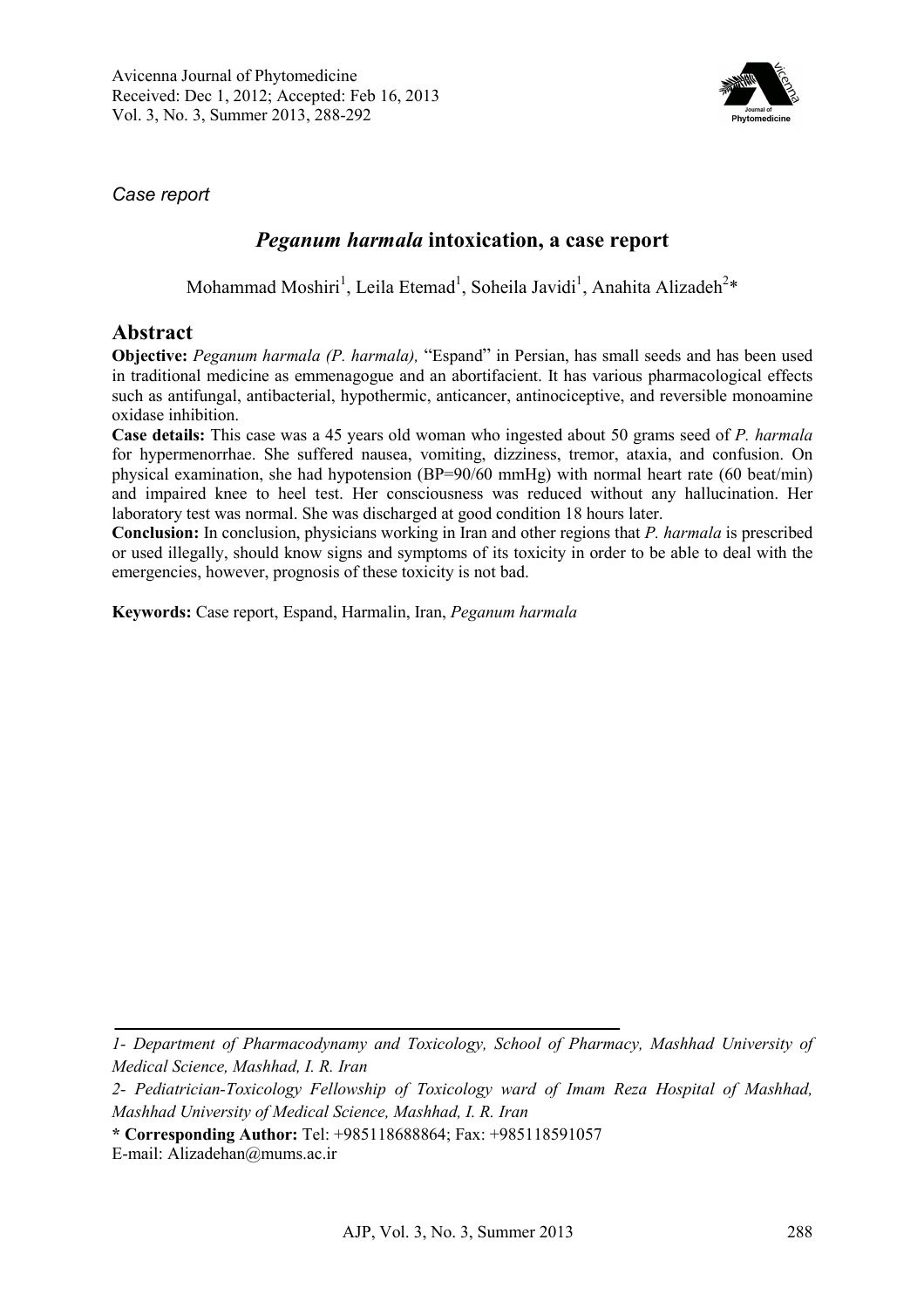# **Introduction**

*Peganum harmala,* which is called "Espand" in Persian, has been used to ward off the evil eye as an old belief in Iran. It is a perennial shrub with narrow and white solitary flowers and usually does not grow taller than 30 cm. This plant is wildly distributed in several parts of the world and is a native plant from the Mediterranean to central and south-west Asia (Mahmoudian et al., 2002 ). It has small angular brown seeds which have been used in Middle East and Africa's traditional medicine as an Emmenagogue and an abortifacient (Mahmoudian et al., 2002 ).

*P. harmala*, especially its root and seeds, has several alkaloids that are pharmacologically active. These include beta-carbolines such as harmine, harmaline (identical with harmidine), harmalol, and harman and quinazoline derivatives such as vasicine and vasicinone (Puzii et al.,1980). Harmaline is the major alkaloid of *P. harmala and* constitutes about 3% of the seeds (Ben Salah et al., 1986; Frison et al., 2008; Yuruktumen et al., 2008; Herraiz et al., 2010; Marwat et al., 2011). The toxicity of this ingredient is two times more than harmine (Jahaniani et al., 2005). Harmaline can induce tremor and convulsion without any increase in spinal reflex excitability. It causes respiratory paralysis and hypothermia, It provokes central nervous system depression as well (Mahmoudian et al., 2002 ). Other neurological effects of high dose of Harmaline include visual trouble, delirium, loss of coordination, and paralysis (Chen et al., 2005).

 It has been suggested that these phenomena are related to potent reversible MAO inhibitory effect (Herraiz et al.,2010). These ingredients can inhibit 5 hydroxytryptamine (5-HT) uptake, dopamine and imidazole receptors as well (Chen et al., 2005). It has also been known that inhibiting MAO and benzodiazepine receptors by harmaline induces hypothermia. Stimulation of 5HT1A with harmin results in hypothermia in rats (Chen et al., 2005). Harman and harmalin binding to 5HT2A and 5HT2c receptor result in hallucination (Chen et al., 2005).

The beta–carbolines of *P. harmala* induce contraction of uterine muscle, while reducing the contraction of other smooth muscles. Hypotension is due to muscle relaxing effect of these components, while they make a pronounced weakness of heart muscles as well (Shi et al., 2000)

Nowadays, most of the various pharmacological characteristics of *P. harmala* seeds have been evaluated in animal and cellular investigation including antifungal and antibacterial, hypothermic, anticancer, and antinociceptive effects and also its role as a short term and reversible MAO inhibitior (Herraiz et al., 2010). As every medication, *P. harmala* has potential toxic effects, especially when consumed in high dosages accidentally.In the present article, we reported a new case of *P. harmala* overdose and compared it with previous case reports.

## **Case**

Our case was a 45 years old woman who ingested about 50 grams seed of *P. harmala* combined with one spoon of honey. She consumed *P. harmal* as a remedy for hypermenorrhae prescribed by a traditional apothecary. Three hours later she developed nausea and had three vomiting episodes. She also suffered from dizziness, tremor, ataxia, and confusion. On physical examination, 5 hours after ingestion, she had hypotension (BP=90/60 mmHg) deteriorated by standing. Her heart rate was 60 beat/min and she had mid-sized reactive pupils and impaired knee to heel test. She did not present any hallucination, while her consciousness was reduced and she was confused. Her body temperature (36.8 °C auxiliary) and oxygen blood saturation (95%) were normal. Bedside blood glucose test shown 90 mg/dl.

All of her electrocardiogram criteria were in normal range. She had normal laboratory tests such as blood urea nitrogen=13 mg/dl, serum creatinine=0.8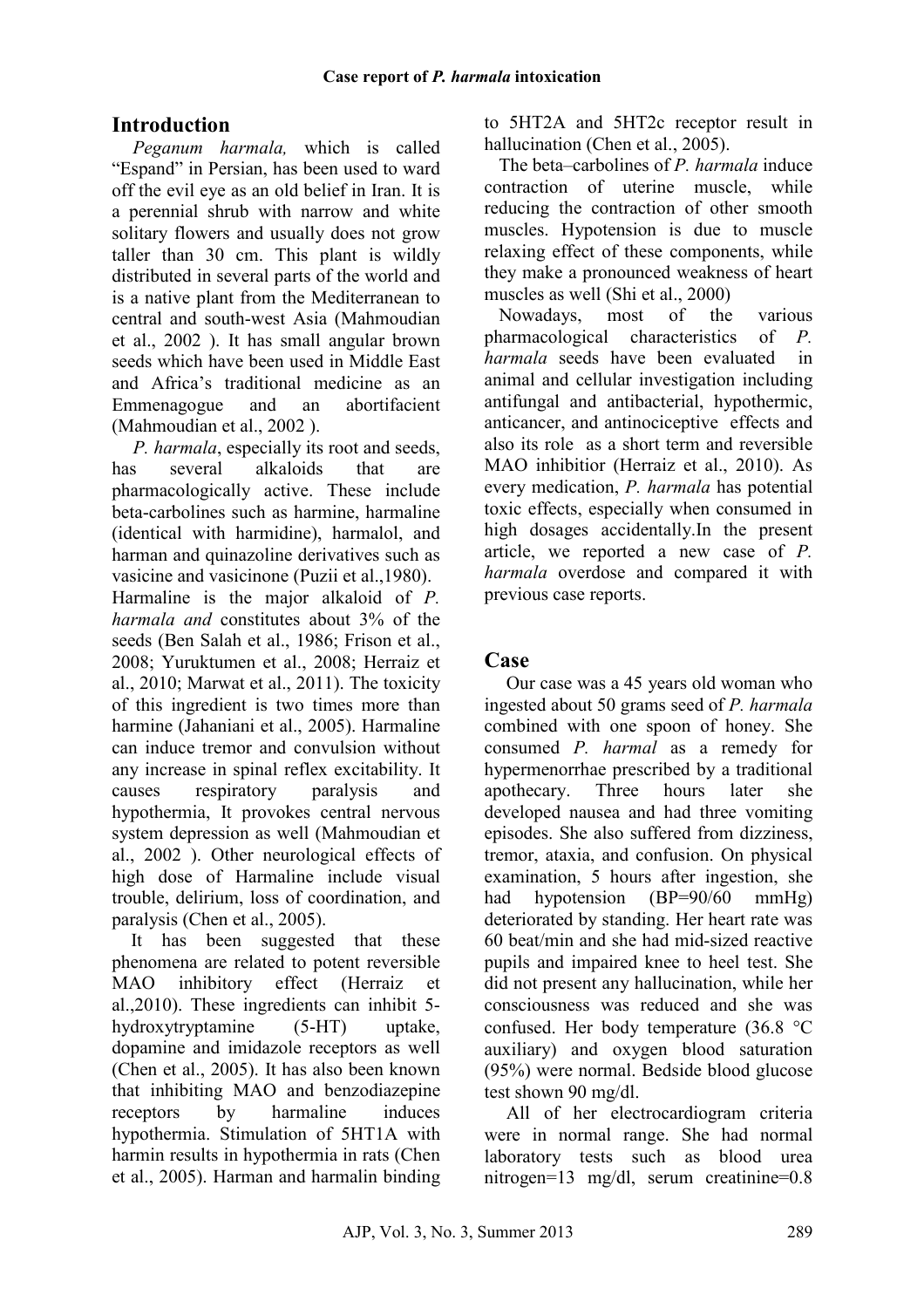#### **Moshiri** *et al.*

mg/dl, aspartate aminotransferase  $(AST) =$ 20 U/L, Alanine transaminase  $(ALT) = 17$ U/L, and alkaline phosphatase = 136 U/L. After intravenous infusion of 1000 ml of normal saline, her blood pressure reached 110/65 mmHg. She was admitted to toxicology ward of Imam Reza Hospital under conservative treatment. Eighteen hours following admission, she was discharged in a good condition.

### **Discussion**

We reported the second case of *P. harmala* intoxication from Iran. Clinical presentation of this case are nearly similar to the previous case reports (Ben Salah et al., 1986; Mahmoudian et al., 2002 ; Frison et al., 2008; Yuruktumen et al., 2008) (Table 1) and animal toxicity (Puzii et al., 1980; Pranzatelli and Snodgrass, 1987; Marwat et al., 2011).

Table 1. Clinical presentation and demographic criteria of reported case of *P. harmamla* toxicity case reports.

| Author<br>(yaer)           | Mahmoudian<br>(2002)                                                                                                                                 | <b>Ben Salah</b><br>(1986)   | Frison<br>(2008)                                                | Yuruktumen (2008)<br>(Yuruktumen et al., 2008)<br>(Yuruktumen et al., 2008)<br>(Yuruktumen et al., 2008)<br>(Yuruktumen et al., 2008)<br>(Yuruktumen et al., 2008)<br>(Yuruktumen et al., 2008) | Moshiri<br>(2013)                                                                                       |
|----------------------------|------------------------------------------------------------------------------------------------------------------------------------------------------|------------------------------|-----------------------------------------------------------------|-------------------------------------------------------------------------------------------------------------------------------------------------------------------------------------------------|---------------------------------------------------------------------------------------------------------|
| <b>Sex</b>                 | Male                                                                                                                                                 | Female                       | Male                                                            | Female                                                                                                                                                                                          | Female                                                                                                  |
| Age                        | 35                                                                                                                                                   | 27                           | 18                                                              | 41                                                                                                                                                                                              | 45                                                                                                      |
| Amount of P.<br>harmala    | 150 grams                                                                                                                                            | 50 grams                     | $\overline{\mathcal{L}}$                                        | 100 grams                                                                                                                                                                                       | 50 grams                                                                                                |
| <b>Reason of ingestion</b> | Grandmother<br>consult                                                                                                                               | Amenorrhea                   | Internet<br>euphoria                                            | To calm her nerve                                                                                                                                                                               | Hypermenorrhae                                                                                          |
| <b>Rout of ingestion</b>   | Oral                                                                                                                                                 | Oral+coffee                  | Self-made<br>infusion                                           | Oral (boiling in water)                                                                                                                                                                         | $Oral + honey$                                                                                          |
| <b>Gastrointestinal</b>    | Vomiting                                                                                                                                             | Nausea and<br>vomiting       | Vomiting                                                        | Nausea and vomiting                                                                                                                                                                             | Nausea and<br>vomiting                                                                                  |
| Vital sign                 | Abdominal pain<br>Hypotension<br>$(80/40$ mmHg)<br>$HR=100$<br>beats/min<br>(tachycardia)<br>Slight elevation<br>in body<br>temperature<br>(37.5 °C) |                              | Bradycardia                                                     | Hypertension (blood pressure)<br>138/103 mm Hg)<br>Tachycardia (heart rate<br>$110/min$ )<br>Temperature $37.1 \text{ }^{\circ}\text{C}$                                                        | Postural<br>hypertension<br>(blood pressure<br>90/60 mm Hg)<br>Temperature=<br>$36.8^{\circ}$ auxiliary |
|                            |                                                                                                                                                      |                              |                                                                 | Tachypnea (respiratory rate)<br>$30/min$ )                                                                                                                                                      |                                                                                                         |
| Neurologic                 |                                                                                                                                                      | Neuro-sensorial<br>syndromes | Sleepy                                                          | Unconscious (Glasgow coma<br>$scale=8$ )                                                                                                                                                        | dizziness,,                                                                                             |
|                            |                                                                                                                                                      |                              | Psychomotor<br>agitation                                        |                                                                                                                                                                                                 | confusion                                                                                               |
|                            | Visual<br>hallucination                                                                                                                              | Hallucinations               | Visual<br>hallucinations                                        |                                                                                                                                                                                                 |                                                                                                         |
|                            | Tremor (limbs)<br>and facial<br>muscles)                                                                                                             |                              | Diffuse tremors                                                 | Tremors and muscular<br>rigidity                                                                                                                                                                | tremor                                                                                                  |
|                            |                                                                                                                                                      |                              | Ataxia,<br>Nystagmus                                            |                                                                                                                                                                                                 | Ataxia                                                                                                  |
|                            | Convulsion                                                                                                                                           |                              | Dismetria at<br>finger-to-nose-<br>test and at the<br>knee-heel | Focal neurologic exam was<br>normal                                                                                                                                                             | impaired knee to<br>heel test                                                                           |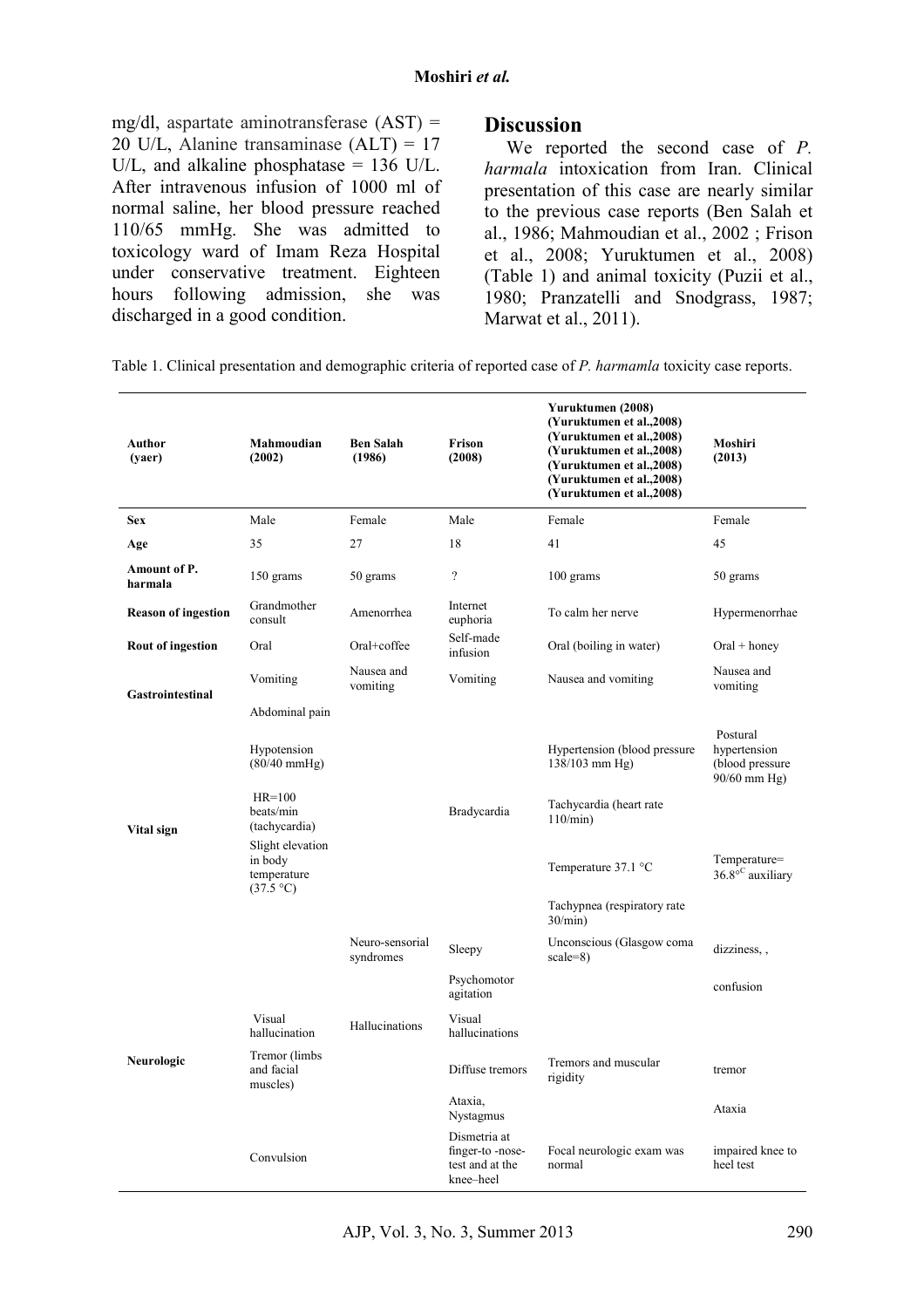Our case suffered from hypotension similar to animal toxicity and Mahmoudian's cases. This symptom is related to beta– carbolines, especially Harman. Hypotension induced by *P. harmala* responses well to volume replacement and it does not need any vasoconstrictor. Because of the MAO inhibitory effect of harmalin, *P. harmala* toxicity can induce hypertension crisis as an unusual presentation, particularly when co-ingested with other drugs or foods such as the case reported by Yuruktumen et al. (2008) (Table 1)

Similar to our case, toxic effects of other cases presented 3-4 hours after ingestion of *P. harmala*. All of them suffered nausea and vomiting as the first symptom that followed by neurological presentations such as altered mental state.

The *P. harmala* is not usually ingested by domestic animals, although there are some reports about *P. harmala* intoxication of these animals especially in dry seasons when there is forage shortage (el Bahri and Chemli, 1991). These intoxications are presented with nervous and digestive system symptoms. Nervous system presentations commence with excitability and progress to muscles trembling and stiffness (Mahmoudian et al., 2002 ). They become prostrate and suffer anorexia, vomiting, and hypersalivation (Mahmoudian et al., 2002 ).

Animals also have frequent urination, hypothermia, dyspnea, and mydriasis. Acute neurotoxicity of animals has a poor prognosis and they usually die within 30-36 hours after onset (Mahmoudian et al., 2002 ).Rats treated with *P. harmala* showed tremor and convulsion with normal biochemical lab tests (Pranzatelli and Snodgrass, 1987). However, chronic orally administration of aqueous extract of *P. harmala* for 3 months to rats increased transaminases levels (Marwat et al., 2011) Neurological presentations are prominent in

all cases of *P. harmal* toxicity. All authors have reported decreasing level of consciousness from confusion to

unconsciousness. Our case had tremor as others, while in contrast to other reports she did not have any hallucination. All reported cases presented different kinds of impaired cerebellar tests such as impaired knee to heel and nose to finger, ataxia, and nystagmus. It seems that these are related to harmalin effect.

In conclusion, physicians working in Iran and other regions that *P. harmala* is prescribed or used illegally must know signs and symptoms of its toxicity and be able to deal with the emergencies. However, prognosis of these toxicities is not serious in most cases and can be managed easily.

### **Acknowledgment**

The authors are thankful to Dr Ramesh Kordi for her helpful editing.

### **Conflict of interest**

The authors have no conflicts of interest.

## **References**

- Ben Salah N, Amamou M, et al. 1986. A case of overdose with Peganum harmala L. J Toxicol Clin Exp, 6: 319-322.
- Chen Q, Chao R, et al. 2005. Antitumor and neurotoxic effects of novel harmine derivatives and structure-activity relationship analysis. Int J Cancer, 114: 675- 682.
- el Bahri L and Chemli R. 1991. Peganum harmala L: a poisonous plant of North Africa. Vet Hum Toxicol, 33: 276-277.
- Frison G, Favretto D, et al. 2008. A case of beta-carboline alkaloid intoxication following ingestion of Peganum harmala seed extract. Forensic Sci Int, 179: e37-43.
- Herraiz T, Gonzalez D, et al. 2010. beta-Carboline alkaloids in Peganum harmala and inhibition of human monoamine oxidase (MAO). Food Chem Toxicol, 48: 839-845.
- Jahaniani F, Ebrahimi SA, et al. 2005. Xanthomicrol is the main cytotoxic component of Dracocephalum kotschyii and a potential anti-cancer agent. Phytochemistry, 66: 1581-1592.
- Mahmoudian M, Jalilpour H, et al. 2002 Toxicity of Peganum harmala: Review and a